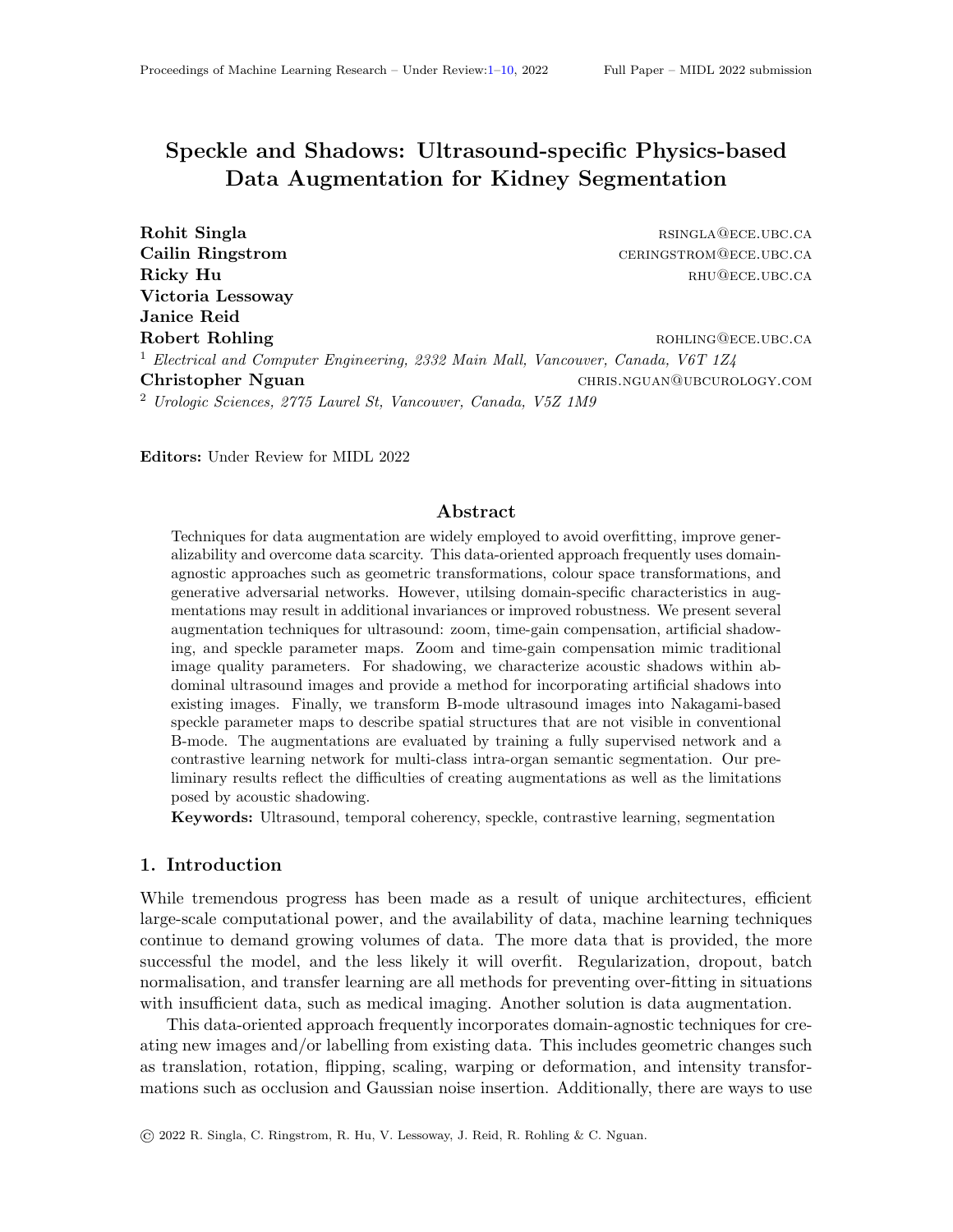deep learning such as generative adversarial networks or varational auto-encoders. [\(Pang](#page-9-1) [et al.,](#page-9-1) [2021;](#page-9-1) [Pesteie et al.,](#page-9-2) [2019;](#page-9-2) [Zaman et al.,](#page-9-3) [2020\)](#page-9-3) The application of these augmentations has demonstrated potential improvements in task accuracy.[\(Perez and Wang,](#page-9-4) [2017\)](#page-9-4)

Medical imaging modalities such as magnetic resonance imaging, computed tomography, and ultrasound, all exhibit characteristics unique from natural images. For instance, an ultrasound image is relies on time-of-flight for radio-frequency waves rather than light. When acoustic waves enter the body, they interact with the subsurface tissue structures. Different interactions will result in a change in the processed ultrasound image. Taking these distinctions into account, exploiting unique domain characteristics may result in augmentations that reflect previously overlooked or difficult data. For example, k-space sampling is used in augmenting magnetic resonance images [\(Liu et al.,](#page-9-5) [2019\)](#page-9-5) and acquisition parameters are modified in computed tomography[\(Omigbodun et al.,](#page-9-6) [2019\)](#page-9-6); both methods enable the creation of challenging data for a variety of tasks.

Recently, researchers have begun to examine how ultrasound-specific features might be employed to develop techniques for creating new augmentations.[\(Lee et al.,](#page-8-0) [2021\)](#page-8-0) and [\(Tirindelli et al.,](#page-9-7) [2021\)](#page-9-7) are recent examples. [\(Lee et al.,](#page-8-0) [2021\)](#page-8-0) develop a systematic technique for learning the ideal set of transformations to improve view classification. Their collection comprises 18 unique transformations such as grid distortion, elastic transform, and speckle. Their method trumps human selection, demanding the production of a bigger collection of possible changes. The authors provide deformation, reverberation, and signal-to-noise ratio as novel methodologies for bone segmentation and classification in [\(Tirindelli et al.,](#page-9-7) [2021\)](#page-9-7). While the initial results were modest improvements and necessitated prior knowledge of the region of interest, their approach is one of the first to depart from established strategies and incorporate understanding of the physics underlying ultrasound generation.

We propose three new contributions to ultrasound data augmentation based on these efforts and their physics-based and principled approaches: (1) zoom, (2) acoustic shadowing created artificially, and (3) speckle parameter maps. Zoom magnifies the ultrasound image while keeping the form of the ultrasound sector. Artificial acoustic shadowing augments existing ultrasound images with one of the most often reported imaging artefacts in ultrasound using a statistical approach. The speckle parameter maps are inspired by the concept of colour spaces and show previously unseen spatial patterns in conventional B-mode ultrasonography. The three augmentations are tested in training two architectures for multi-class intra-organ semantic segmentation.

## 2. Methods

While several parameters of an ultrasound machine can be configured, our selection of augmentations is based on (i) being organ-agnostic, allowing broad use across all ultrasound domains and (ii) rethinking how imaging artefacts how machine learning models.

Zoom and Time-Gain Compensation. Zoom and time-gain compensation are ones that sonographers often adjust manually to optimize the image quality. By modelling these, simulated images reflect a range of the different image qualities. The zoom augmentation is a third-degree spline interpolation on the image's centre, upscaling by a factor between 0 and 2.5. The upscaled image is masked to keep the sector shape. The zoomed image loses spatial resolution compared to the original. In ultrasound, time-gain compensation (TGC)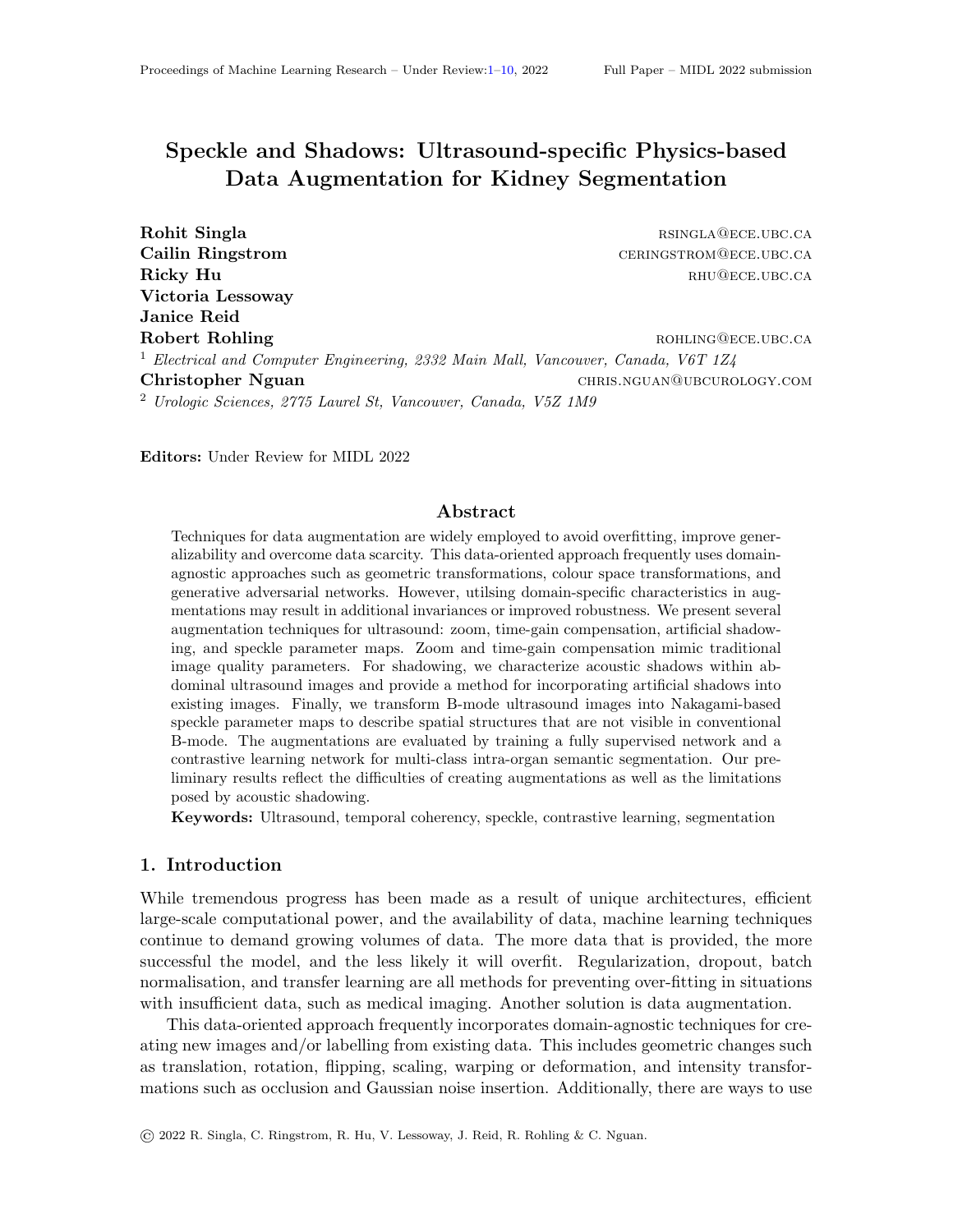

Figure 1: An example image with the four augmentations presented. Note the speckle augmentation here is the Nakagami shape parameter map.

is a way to reduce the impact of attenuation. To simulate it, we divide the sector into 10 crescent shaped segments. Ten is a common number of segments found in ultrasound; other numbers are possible. Each segment is randomly saturated between [0.5,2].

Acoustic Shadow. Acoustic shadowing is one of the most often encountered artefacts in ultrasound. Shadows in an image may be caused by insufficient contact between the transducer and the surface or locations with large acoustic impedance variations between tissue interfaces. While acoustic shadows are similar to occlusions, they are not zero. The pixels in shadow regions follow a Nakagami probability distribution.[\(Hu et al.,](#page-8-1) [2019a\)](#page-8-1)

The Nakagami distribution is a left-skewed distribution characterized by two parameters: shape m and scale  $\Omega$ . Given an image x, it's Nakagami distribution is defined as in (Equation [\(1\)](#page-2-0)).  $\Gamma(*)$  indicates the Gamma function.

<span id="page-2-0"></span>
$$
N(x; m, \Omega) = \frac{2m^m}{\Gamma(m)\Omega^m} x^{2m-1} e^{-\frac{m}{\Omega}x^2}
$$
\n(1)

[\(Hu et al.,](#page-8-2) [2019b\)](#page-8-2) were able to increase ultrasound segmentation performance by utilising this shadow detection as an attention mechanism in deep learning. We hypothesize that augmenting with shadows may improve the network by making it invariant to such artefacts.

We randomly sample 61 abdominal ultrasound images with an acoustic shadow artifact present. This data is separate and not included in any model training or evaluation. Acoustic shadows are manually segmented. A Nakagami distribution was fitted to each region in each image I using the estimators from [\(Kolar et al.,](#page-8-3) [2004\)](#page-8-3), as in Equation  $(2)$ and Equation  $(3)$ . These estimators make use of the image's expectation E and variance  $Var.$  After averaging the resulting values, a reference Nakagami distribution for abdominal acoustic shadows is created. The mean shape was  $m = 0.202$  and mean scale was  $\Omega = 189.3$ .

To generate the shadows, two parameters are required: the scanline indicating the shadow's centre  $i$  and the width  $w$ . The boundaries of the ultrasound are determined via edge detection and then simulated as two intersecting lines. Identifying this point of intersection enables the conversion of Cartesian to polar coordinates, which is required for curved transducers, the most common type of transducer for abdominal imaging. Within these boundaries, from the point of intersection, an angular position and width are randomly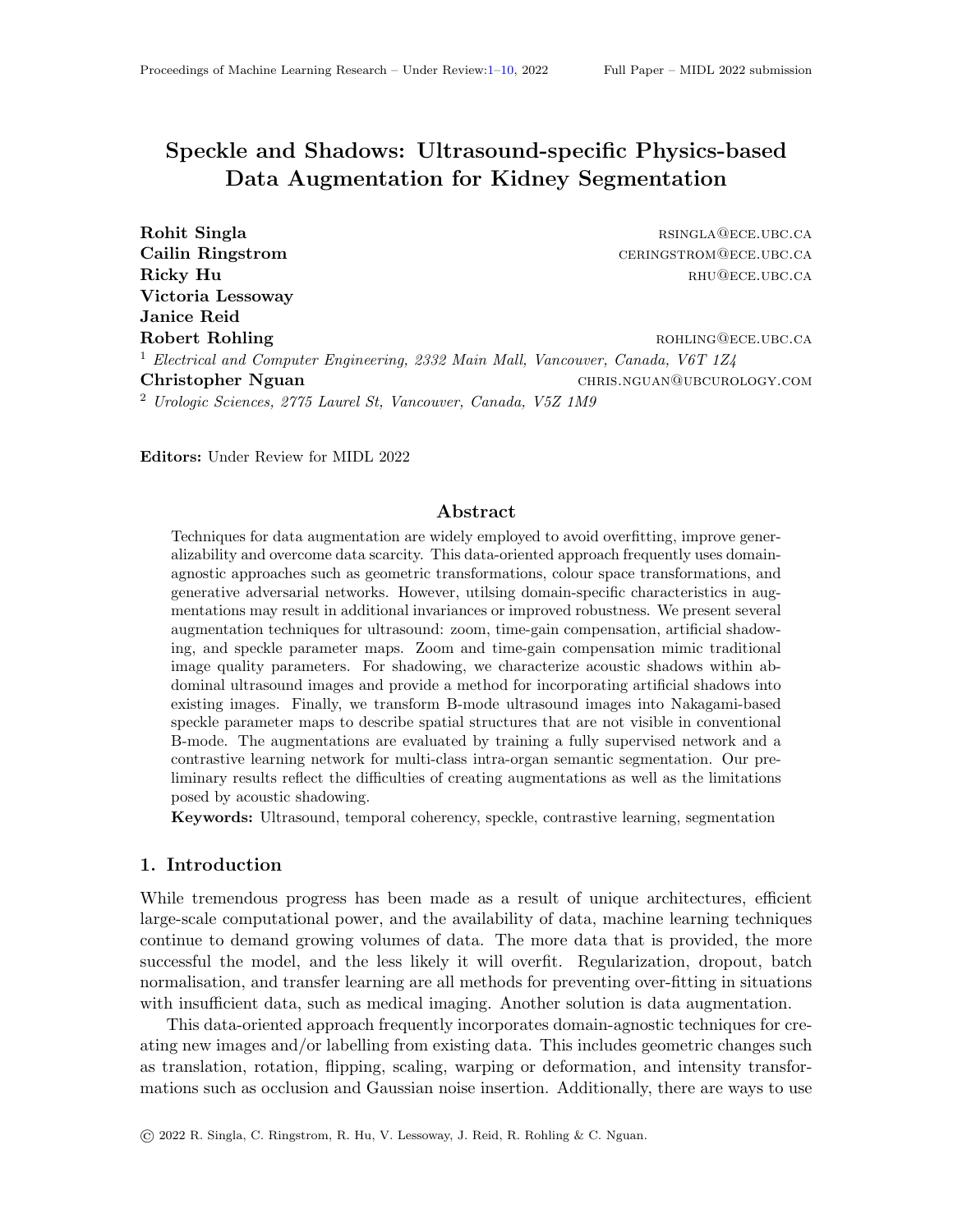

Figure 2: Constructing an acoustic shadow. Prior to any experiments, a set of shadows are manually segmented in a separate dataset. The mean Nakagami distribution is found. During training, the ultrasound sector mask is calculated through edge detection (2 and 3). An randomly selected scanline and width great a new mask (4). The mask's values are randomly drawn from the mean Nakagami distribution previously found, and applied to the original image (5).



<span id="page-3-0"></span>Figure 3: Example images of (left) a B-mode image, (middle) the Nakagami shape parameter map, and (right) the scale parameter map. Note how the shape map highlights features in the kidney not readily visible in B-mode.

selected. This defines a sector-sized mask. This mask's pixel values are replaced with values drawn from  $(N(x; 0.202, 189.3))$  and randomly placed in the image. Values beyond the [0,255] range were excluded and re-sampled. The ultrasound sector's boundaries are used to retain the original shape.

Speckle Parameter Maps. A parameter maps are generated by sliding a window across the image and calculating some metric on it. The center of the patch is assigned the result. In this manner, these maps are transformations of the original image. In ultrasound, using the Nakagami parameters to generate parameter maps may aid in segmentation. This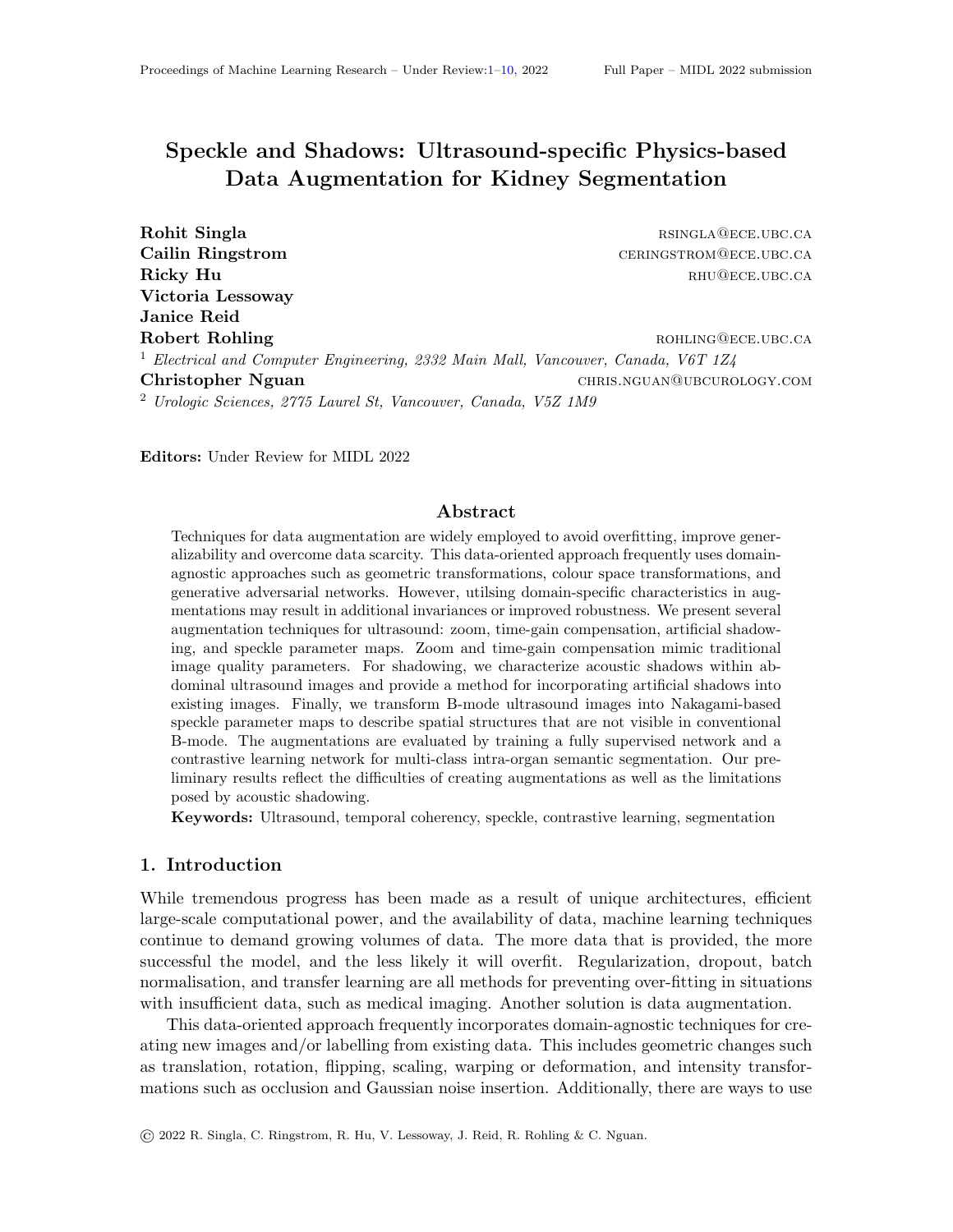is due to the the inherent relationship between the Nakagami distribution and the underlying tissue structures. We transform the ultrasound into "speckle space". First, we utilise a patch size of 20x20. The Nakagami parameters are fitted in each patch. Two output images are generated, one for each of the m and  $\Omega$  Nakagami parameters. The generated images are illustrated in Figure [3.](#page-3-0) While the ideal patch size calculation uses axial and lateral resolutions to compute the smallest window with relevant speckle (correlation length), we approximate it. The correlation length is on the order of a resolution cell.[\(Wagner,](#page-9-8) [1983\)](#page-9-8) [\(Byra et al.,](#page-8-4) [2016\)](#page-8-4) states that a window three times the pulse length is sufficient for speckle analysis. We can estimate the correlation length because the pulse length is on a similar order of magnitude to the correlation length. Given that the resolution cell of a curvilinear ultrasound transducer is typically 0.1 to 0.2 mm in diameter, and the image has an estimated pixel to millimetre ratio of 1 to 0.01, we choose a patch size of 20x20.

We view these maps as pseudo-labels, and use them to create new positive pairs in a contrastive network for medical image segmentation.[\(Chaitanya et al.,](#page-8-5) [2020\)](#page-8-5) Rather than selecting both parameter maps for augmentation, we follow the lead of [\(Tian et al.,](#page-9-9) [2020\)](#page-9-9) and choose the parameter map that is most likely to increase performance by supplementing the trained model with additional information. We compute the average mutual information of the B-mode image with each of the parameter maps and select the map with the minimum mutual information.

<span id="page-4-1"></span><span id="page-4-0"></span>
$$
m = \frac{E[I^2]^2}{Var[I^2]}
$$
 (2) 
$$
\Omega = E[I^2]
$$
 (3)

#### 2.1. Data Set and Experiments

Following permission by Institutional Research Ethics Board (H19-02669), 514 kidney ultrasound pictures were retrieved from the same number of patients(Vancouver General Hospital, Vancouver, BC). Manually prepared fine-grained polygon annotations for four classes (kidney capsule, cortex, medulla, and central echogenic complex) by two sonographers with a combined experience of more than 40 years. Approximately 7000 videos with approximately 200 frames were used for the pre-training in contrastive learning approaches. Curvilinear transducers were used. Imaging depths ranged from 5 to 16 cm.

We conduct three experiments. We employ nnU-net from [\(Isensee et al.,](#page-8-6) [2021\)](#page-8-6) as a representation of the state-of-the-art in fully supervised medical image segmentation in the first experiment. This network is data-adaptive, analysing the data set first (prior to augmentations) and then adjusting its training approach accordingly. We apply the zoom, TGC, shadow augmentations on the nnU-net, utilising all labelled data. Default pre-processing, training strategies and hyperparameters are used. A two-dimensional U-Net is trained for 500 epochs with an Adam optimizer, a combined loss of DSC and cross-entropy, a learning rate starting at 0.01 and annealed during training. Our augmentations had 20% chance of being applied to an image. In the second, we apply the contrastive learning segmentation network from [\(Chaitanya et al.,](#page-8-5) [2020\)](#page-8-5) to ultrasound images. Unlabelled image-level pairs are sampled as similar (positive) or dissimilar (negative) pairs to pre-train an encoder in the first step of this approach. The second stage pre-trains a decoder by sampling patches within images rather than complete images. These two steps use NT-Xent loss to consider augmentations as pseudo-labels. The batch size is 64. The third step is trained in a supervised manner, a DSC loss, and a batch size of 12. All steps use an Adam optimizer with a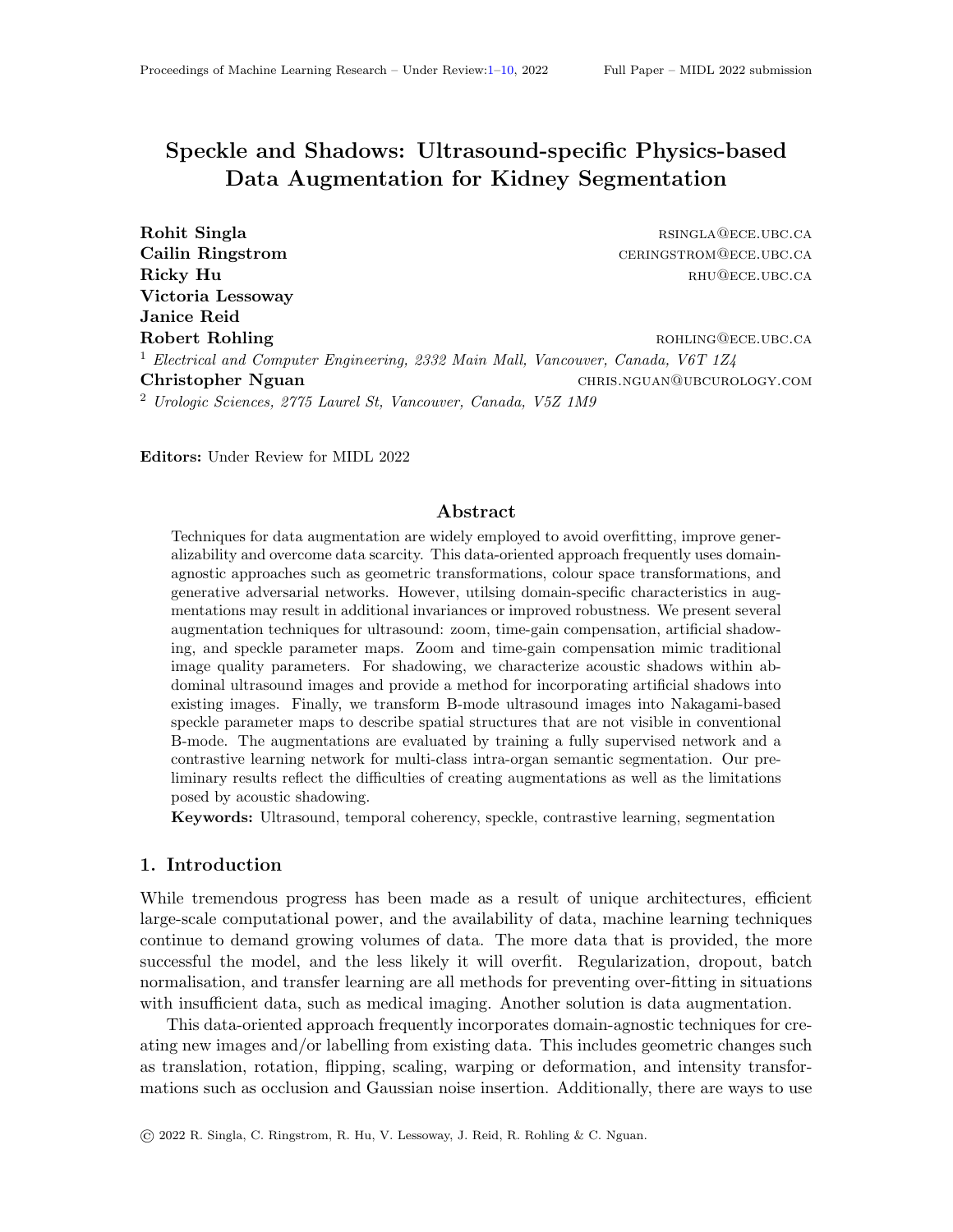<span id="page-5-0"></span>Table 1: The results of incorporating augmentations into the nnU-net from [\(Isensee et al.,](#page-8-6) [2021\)](#page-8-6). Measures are reported as average (DSC, HD), with the best value in bold. HD is reported in millimetres. For each column, the highest value is in bold and \* indicates statistical significance of a two-tailed t-test ( $p \leq 0.05$ ).

| Augmentation | Capsule    | CEC       | Medulla    | Cortex     | All        |
|--------------|------------|-----------|------------|------------|------------|
| $nnU-net$    | 0.85, 9.7  | 0.74, 8.4 | 0.56, 10.2 | 0.52, 13.0 | 0.67, 10.4 |
| $+$ Zoom     | 0.86, 10.8 | 0.77, 8.6 | 0.55, 10.5 | 0.51, 15.4 | 0.67, 11.3 |
| $+ TGC$      | 0.83, 10.6 | 0.76, 9.3 | 0.58, 10.7 | 0.54, 12.8 | 0.69, 10.9 |
| $+$ Shadow   | 0.82, 11.6 | 0.75, 9.7 | 0.49, 11.6 | 0.46, 13.4 | 0.63, 11.7 |

learning rate of 0.001, and 10,000, 5000, and 10,000 epochs, respectively. We train models with standard augmentations then with each one of our proposed algorithms. This is performed for 1%, 10%, 50%, and 100% of labels. Finally, we investigate changes in network uncertainty. Our uncertainty metric is the averaged variance after Monte Carlo dropout for 500 iterations.[\(Camarasa et al.,](#page-8-7) [2020\)](#page-8-7) The results are expressed as the mean Dice-Sørensen coefficient (DSC), Hausdorff distance (HD) or averaged variance (AV). Augmentations code is available at https://github.com/rsingla92/speckle n shadow.

## 3. Results

The average mutual information for the shape parameter map was 0.40, and was 0.60 for the scale parameter map. All subsequent tests utilise the Nakagami shape parameter map as an augmentation. Table [1](#page-5-0) summarises Experiment 1 (augmentations in fully supervised learning). In the fully supervised setting, the state-of-the-art nnU-net did not statistically significantly differ in its DSC or HD values across all four classes as compared to default augmentations. Table [2](#page-7-0) summarises Experiment 2 (augmentations in contrastive learning). Figure [4](#page-6-0) compares the segmentations graphically. Table [3](#page-7-1) summarises the uncertainty experiments. TGC has significantly improved uncertainty on most classes for the nnU-net while it has significant worse uncertainty in the contrastive network.

## 4. Discussion and Conclusion

We study zoom, TGC, artificial acoustic shadow and speckle parameter maps in this work, demonstrating the effects of such augmentations on DSC, HD, and AV in multi-class intraorgan ultrasound semantic segmentation. Unlike other works, our augmentations require no knowledge of the underlying tissues or transducer. The preliminary results are inconclusive. Individually, the added augmentations demonstrated mixed results.

First, we observe no statistically significant changes in DSC or HD when adding our augmentations to nnU-net. Only augmenting with TGC, an intensity based augmentation, significantly improved uncertainty in three of four classes. In the contrastive network, we observe no clear pattern. In certain models and classes, an improvement is observed. However, no augmentation provides consistent benefit to DSC or HD. The impact of TGC on uncertainty in contrastive learning was the opposite than in nnU-net as three classes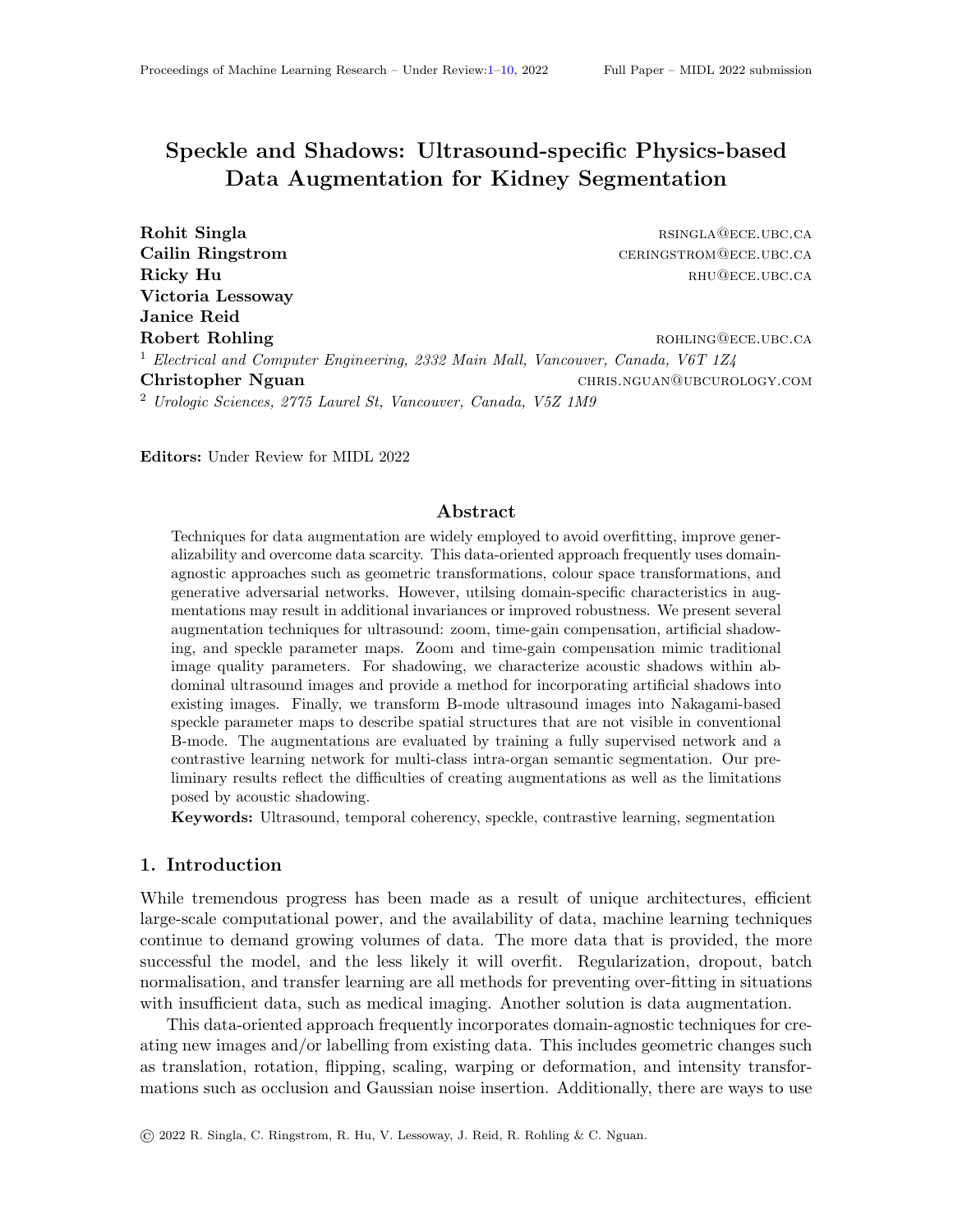had worsened uncertainty. The differences may be in how supervised methods learn in label space, whereas contrastive ones learn representation. The mixed results highlight that designing effective augmentations which add meaningful invariances without sacrificing accuracy is difficult to perfect; an augmentation may benefit one paradigm but not the other.

Second, shadow augmentation was consistently inferior. Because we ignored the shadow's spatial structure, our shadows spanned the entire image vertically. Small shadows at tissue interfaces in the image may help, such as in bones. Acoustic shadowing is based on an  $a$ priori known Nakagami distribution of shadow artefacts. Its parameter estimation may be improved by optimising the patch size or using the raw radiofrequency data rather.

Third, the nnU-net has a mean DSC of 0.67. Given this relatively low value, and knowing the cortex and medulla classes constitute 5-10% of the total image, we explored how sensitive DSC would be to small changes. A 10-pixel erosion/dilation on the ground truth caused up to a 30% change in DSC. Fourth, augmentations can be unrealistic augmentations,such as cutmix or mixup which demonstrated performance gains.[\(French et al.,](#page-8-8) [2019;](#page-8-8) [Chen et al.,](#page-8-9) [2019\)](#page-8-9) Consideration of how augmentations like shadow and speckle could be incorporated in unrealistic manners or in local symmetries may be worthwhile for ultrasound augmentations.[\(Winkels and Cohen,](#page-9-10) [2019\)](#page-9-10)

Additional ultrasound data sets will be used in future research to compare physicsbased and learned augmentations. Alternatively, including our augmentations in the search strategy from [\(Lee et al.,](#page-8-0) [2021\)](#page-8-0) may prove fruitful. In conclusion, we contribute a) a timegain compensation augmentation which shows decreased uncertainty in supervised settings and b) an acoustic shadow distribution and method to create artificial shadows applicable for



<span id="page-6-0"></span>Figure 4: Predicted segmentation mask visualisation. From left to right: the original Bmode image, the expert's ground truth, the network's result without our augmentations, and the network's result with them. The first row shows a nnU-net with zoom and shadow augmentations, and the second a contrastive network with 50% of labels and the speckle parameter map augmentation.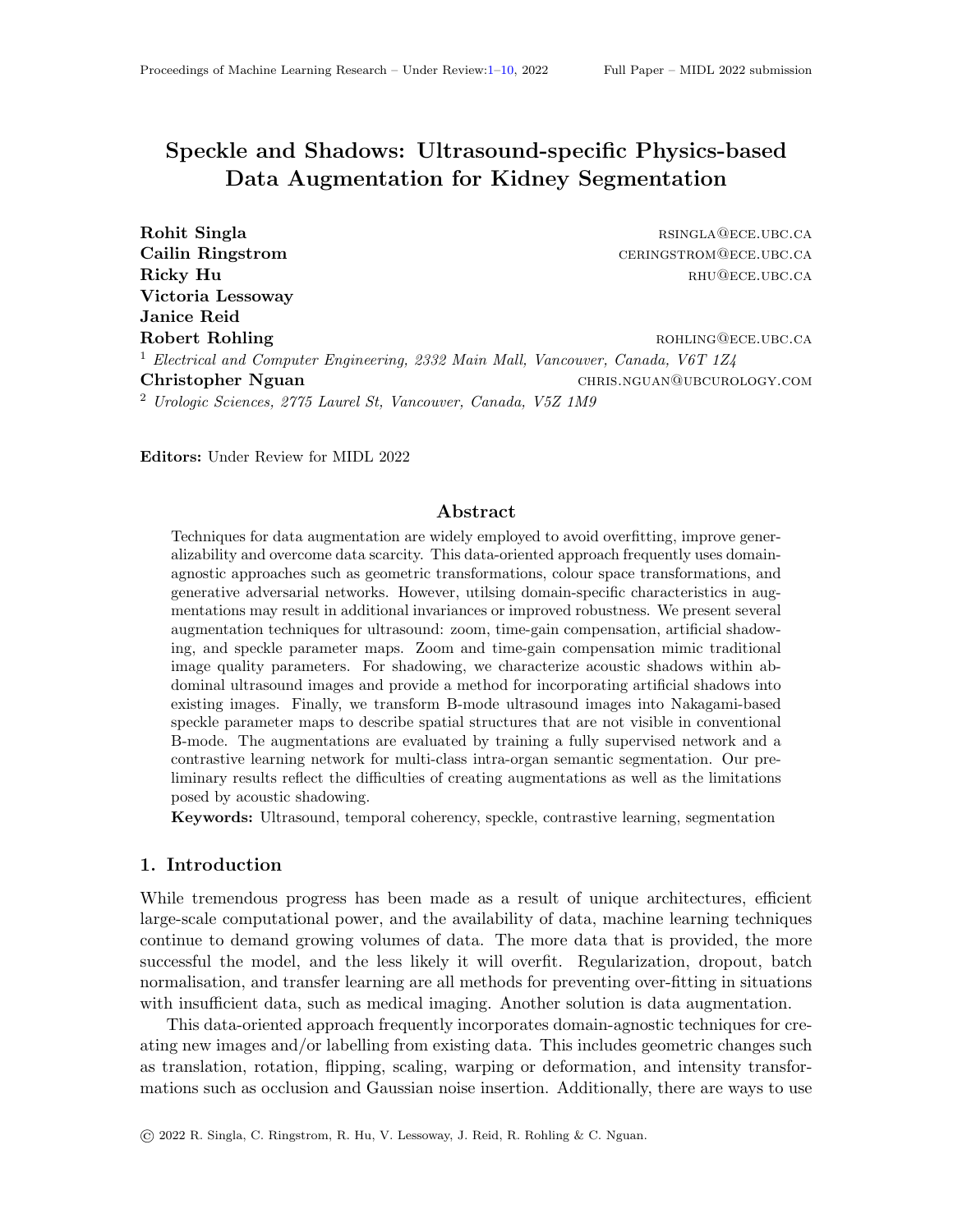<span id="page-7-0"></span>

|  |  | Table 2: The results of augmentations in the contrastive network using different amounts |  |  |  |
|--|--|------------------------------------------------------------------------------------------|--|--|--|
|  |  | of data. Measures are (mean DSC, mean HD). HD is in millimeters. For each                |  |  |  |
|  |  | block, the highest value is in bold and statistical significance indicated by *.         |  |  |  |

| Augmentation     | Percent | Capsule         | ${\rm CEC}$      | Medulla                      | $\operatorname{Cortex}$ | All             |
|------------------|---------|-----------------|------------------|------------------------------|-------------------------|-----------------|
| Chaitanya et al. | $1\%$   | 0.52, 27.3      | 0.29, 32.8       | 0.21, 25.0                   | 0.13, 27.0              | 0.29, 28.0      |
| $+$ Zoom         | $1\%$   | $0.38, 53.6^*$  | $0.29, 39.4*$    | 0.24, 27.7                   | 0.13, 26.5              | $0.26, 26.8*$   |
| $+ \mathrm{TGC}$ | $1\%$   | $0.56^*$ , 30.6 | $0.34^*$ , 35.9  | $0.19, 32.0*$                | $0.05^*$ , 33.2         | 0.28, 33.0      |
| $+$ Shadow       | $1\%$   | 0.51, 31.0      | $0.17^*, 30.0$   | 0.24, 22.6                   | 0.15, 29.8              | 0.27, 28.4      |
| $+$ Speckle Map  | $1\%$   | $0.42^*, 31.6$  | 0.27, 26.1       | $0.25^*$ , 22.9              | 0.10, 26.6              | $0.26, 26.8*$   |
| Chaitanya et al. | $10\%$  | 0.75, 18.9      | 0.59, 15.0       | 0.31, 15.4                   | 0.20, 19.2              | 0.47, 17.1      |
| $+$ Zoom         | $10\%$  | $0.73, 16.6*$   | $0.50, 23.7*$    | $0.25^*$ , 19.6 <sup>*</sup> | 0.20, 19.3              | 0.42, 19.8      |
| $+ \mathrm{TGC}$ | $10\%$  | $0.74, 16.7*$   | 0.46, 17.8       | 0.32, 16.2                   | $0.25^*$ , 19.0         | 0.44, 17.4      |
| $+$ Shadow       | $10\%$  | 0.74, 23.7      | $0.45^*, 18.6$   | 0.26, 15.7                   | $0.15^*, 21.1$          | 0.40, 19.8      |
| $+$ Speckle Map  | $10\%$  | 0.71, 19.6      | $0.44^*, 21.2^*$ | 0.32, 16.5                   | 0.19, 18.0              | $0.41^*$ , 18.6 |
| Chaitanya et al. | $50\%$  | 0.80, 13.7      | 0.65, 12.5       | 0.36, 14.2                   | 0.26, 16.1              | 0.52, 14.1      |
| $+$ Zoom         | $50\%$  | 0.81, 12.4      | 0.64, 14.0       | 0.35, 14.0                   | $0.31^*, 15.8$          | 0.52, 14.1      |
| $+ \mathrm{TGC}$ | $50\%$  | 0.84, 13.5      | $0.62, 18.8*$    | 0.32, 16.7                   | 0.26, 18.6              | 0.50, 16.9      |
| $+$ Shadow       | $50\%$  | 0.79, 14.6      | 0.65, 17.2       | 0.34, 15.3                   | 0.24, 14.0              | 0.50, 15.3      |
| $+$ Speckle Map  | $50\%$  | 0.81, 13.4      | 0.61, 17.6       | 0.34, 16.5                   | 0.27, 21.3              | 0.51, 17.2      |
| Chaitanya et al. | 100\%   | 0.82, 11.3      | 0.67, 12.8       | 0.38, 15.7                   | 0.30, 24.8              | 0.54, 16.1      |
| $+$ Zoom         | 100\%   | 0.82, 10.9      | 0.67, 10.7       | 0.40, 12.4                   | 0.32, 14.8              | 0.55, 12.2      |
| $+ \mathrm{TGC}$ | $100\%$ | 0.82, 11.0      | 0.67, 11.5       | 0.37, 16.6                   | 0.32, 16.4              | 0.54, 13.9      |
| $+$ Shadow       | $100\%$ | 0.80, 14.0      | 0.65, 11.0       | 0.37, 11.9                   | 0.32, 14.2              | 0.54, 12.8      |
| $+$ Speckle Map  | 100\%   | 0.80, 13.7      | $0.70, 9.0*$     | $0.37, 11.3*$                | $0.30, 14.0^*$          | $0.55, 12.0*$   |

<span id="page-7-1"></span>Table 3: The averaged variances from adding augmentations into nnU-net and a contrastive network. Lowest values bolded. \* indicates statistical significance ( $p \leq 0.05$ ).

| Augmentation     | Capsule               | ${\bf CEC}$           | Medulla               | $\operatorname{Cortex}$ | All                    |
|------------------|-----------------------|-----------------------|-----------------------|-------------------------|------------------------|
| $nnU-net$        | $3.2\times10^{-6}$    | $9.7 \times 10^{-7}$  | $1.5 \times 10^{-6}$  | $1.3 \times 10^{-6}$    | $1.8 \times 10^{-6}$   |
| $+$ Zoom         | $3.2\times10^{-6}$    | $1.4 \times 10^{-6}$  | $1.9 \times 10^{-3}$  | $2.1 \times 10^{-6}$    | $2.2 \times 10^{-6}$ * |
| $+ \mathrm{TGC}$ | $4.9 \times 10^{-6}$  | $5.3\times10^{-7*}$   | $4.8\times10^{-7*}$   | $6.0\times10^{-7*}$     | $1.6\times10^{-6}$     |
| $+$ Shadow       | $5.4 \times 10^{-6}$  | $6.8 \times 10^{-7}$  | $1.1 \times 10^{-6}$  | $1.2 \times 10^{-6}$    | $2.1 \times 10^{-6}$   |
| Chaitanya et al. | $2.6 \times 10^{-4}$  | $5.1 \times 10^{-4}$  | $5.4\times10^{-4}$    | $1.1 \times 10^{-3}$    | $5.9 \times 10^{-4}$   |
| $+$ Zoom         | $2.5\times10^{-5}*$   | $6.0 \times 10^{-4*}$ | $5.5 \times 10^{-4}$  | $9.2 \times 10^{-4*}$   | $5.9 \times 10^{-4}$   |
| $+$ TGC          | $2.3 \times 10^{-4*}$ | $7.4 \times 10^{-4*}$ | $9.4 \times 10^{-4*}$ | $1.3\times10^{-4*}$     | $8.1 \times 10^{-4*}$  |
| $+$ Shadow       | $2.6 \times 10^{-4}$  | $4.4\times10^{-4*}$   | $6.2 \times 10^{-4*}$ | $1.0 \times 10^{-3}$    | $5.9 \times 10^{-4}$   |
| $+$ Speckle Map  | $2.7 \times 10^{-4}$  | $4.6 \times 10^{-4*}$ | $5.7 \times 10^{-4}$  | $6.7 \times 10^{-4*}$   | $4.9 \times 10^{-4*}$  |

abdominal imaging, and c) a thorough and systematic approach to evaluating augmentations in supervised and contrastive settings. Exploring how inherent ultrasound properties, such as speckle and shadow, can be used to optimise task performance or robustness is an existing avenue for research.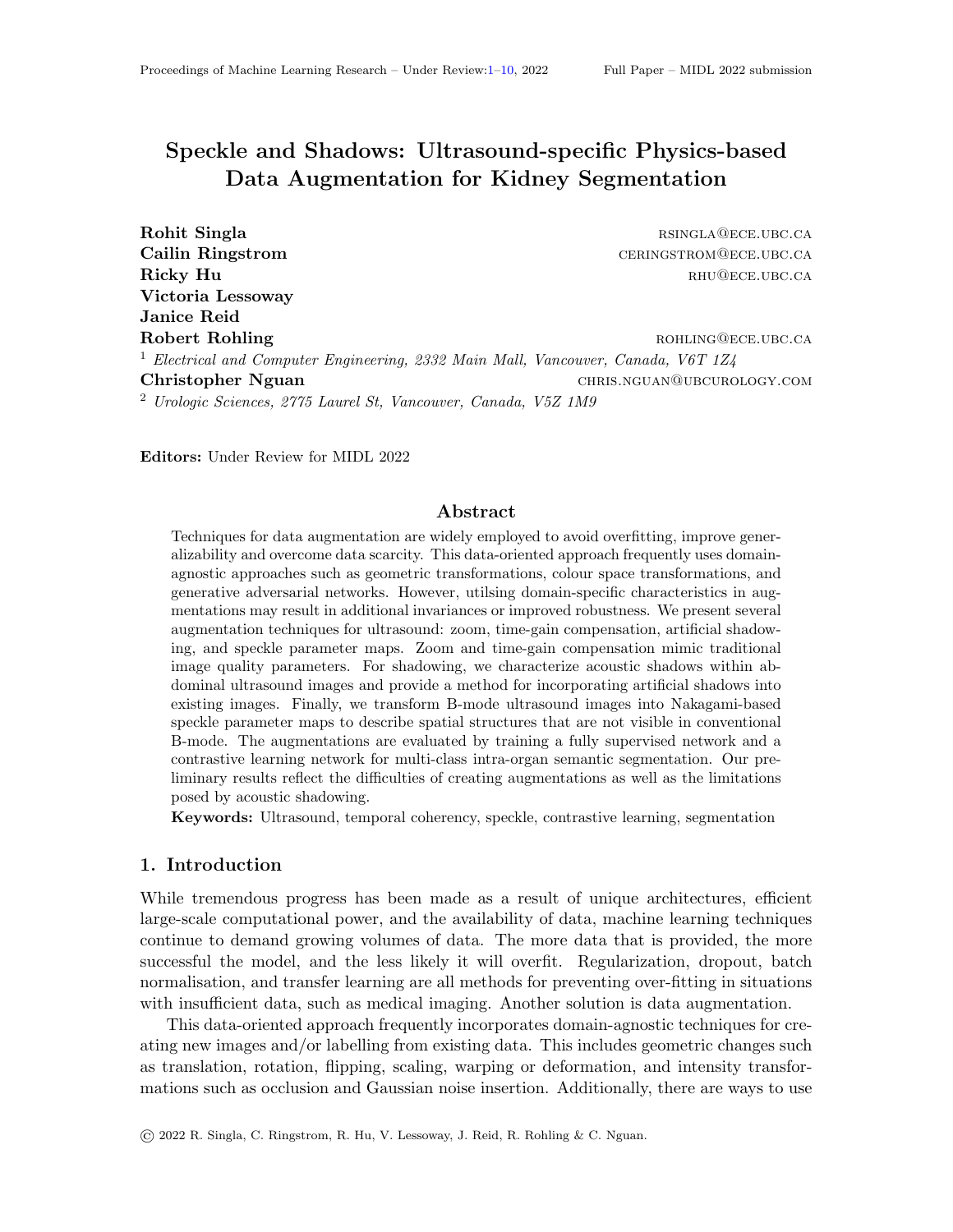# Acknowledgments

The authors thank the Natural Sciences and Engineering Research Council of Canada, the Kidney Foundation of Canada, and the Vanier Canada Graduate Scholarship for their funding support. The authors thank Tim Salcudean for infrastructure and support.

# References

- <span id="page-8-4"></span>Michał Byra, Andrzej Nowicki, Hanna Wróblewska-Piotrzkowska, and Katarzyna Dobruch-Sobczak. Classification of breast lesions using segmented quantitative ultrasound maps of homodyned k distribution parameters. Medical Physics, 43(10):5561–5569, 2016. doi: 10.1118/1.4962928.
- <span id="page-8-7"></span>Robin Camarasa, Daniel Bos, Jeroen Hendrikse, Paul Nederkoorn, Eline Kooi, Aad van der Lugt, and Marleen de Bruijne. Quantitative comparison of monte-carlo dropout uncertainty measures for multi-class segmentation. In Uncertainty for Safe Utilization of Machine Learning in Medical Imaging, and Graphs in Biomedical Image Analysis, pages 32–41. Springer, 2020.
- <span id="page-8-5"></span>Krishna Chaitanya, Ertunc Erdil, Neerav Karani, and Ender Konukoglu. Contrastive learning of global and local features for medical image segmentation with limited annotations. arXiv preprint arXiv:2006.10511, 2020.
- <span id="page-8-9"></span>Liang Chen, Paul Bentley, Kensaku Mori, Kazunari Misawa, Michitaka Fujiwara, and Daniel Rueckert. Self-supervised learning for medical image analysis using image context restoration. Medical image analysis, 58:101539, 2019.
- <span id="page-8-8"></span>Geoff French, Samuli Laine, Timo Aila, Michal Mackiewicz, and Graham Finlayson. Semisupervised semantic segmentation needs strong, varied perturbations. arXiv preprint arXiv:1906.01916, 2019.
- <span id="page-8-1"></span>Ricky Hu, Rohit Singla, Farah Deeba, and Robert N Rohling. Acoustic shadow detection: study and statistics of b-mode and radiofrequency data. Ultrasound in medicine  $\mathcal C$  biology, 45(8):2248–2257, 2019a.
- <span id="page-8-2"></span>Ricky Hu, Rohit Singla, Ryan Yan, Chantal Mayer, and Robert N Rohling. Automated placenta segmentation with a convolutional neural network weighted by acoustic shadow detection. In 2019 41st Annual International Conference of the IEEE Engineering in Medicine and Biology Society (EMBC), pages 6718–6723. IEEE, 2019b.
- <span id="page-8-6"></span>Fabian Isensee, Paul F Jaeger, Simon AA Kohl, Jens Petersen, and Klaus H Maier-Hein. nnu-net: a self-configuring method for deep learning-based biomedical image segmentation. Nature methods, 18(2):203–211, 2021.
- <span id="page-8-3"></span>Radim Kolar, Radovan Jirik, and Jiri Jan. Estimator comparison of the nakagami-m parameter and its application in echocardiography. Radioengineering, 13(1):8–12, 2004.
- <span id="page-8-0"></span>Lok Hin Lee, Yuan Gao, and J Alison Noble. Principled ultrasound data augmentation for classification of standard planes. In International Conference on Information Processing in Medical Imaging, pages 729–741. Springer, 2021.